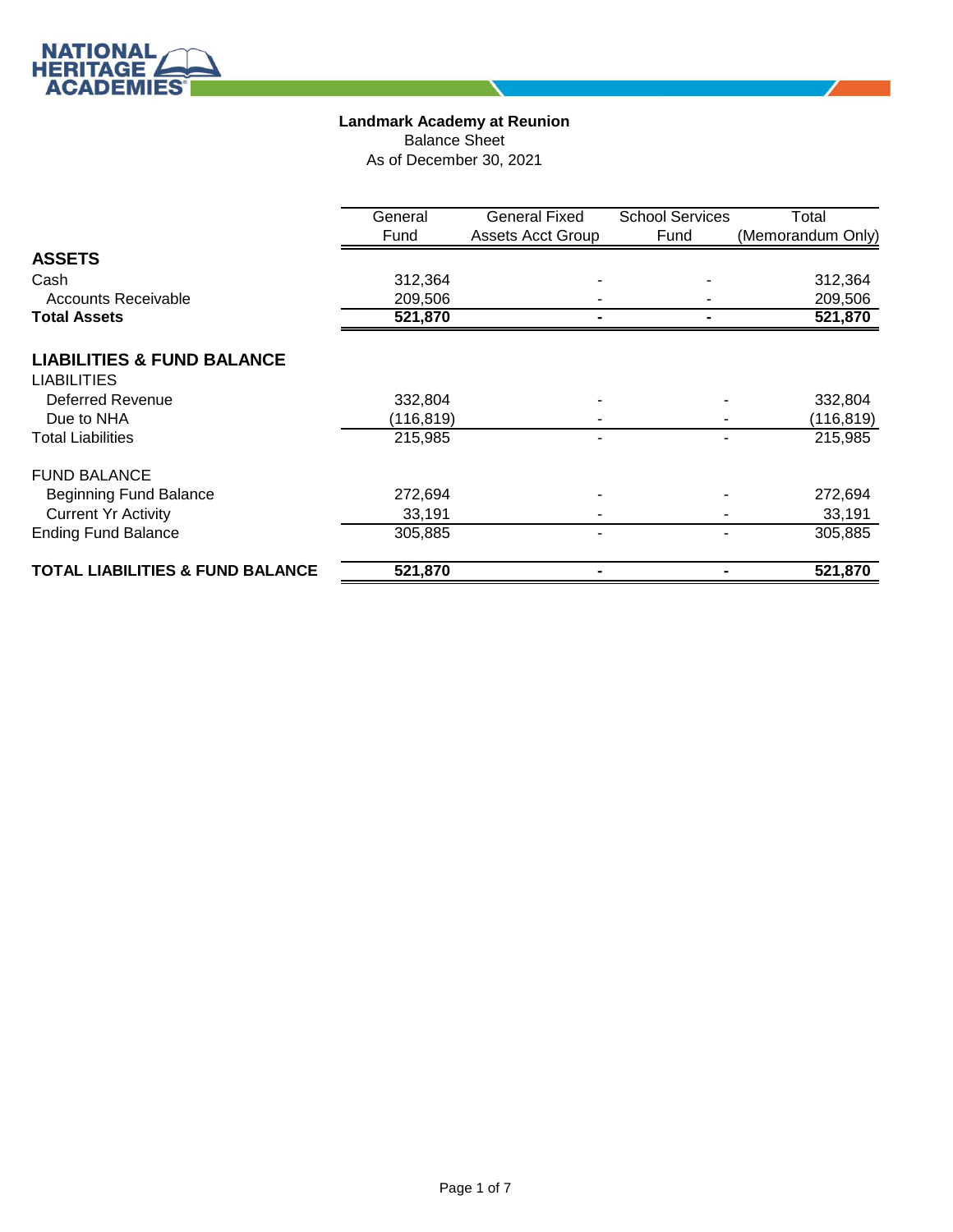Combined Statement of Revenues, Expenditures and Changes in Fund Balance For the 6 months ending December 30, 2021

|                                               |            | General       |           | School Svc |               | Total (Memorandum Only) |            |               |           |             |
|-----------------------------------------------|------------|---------------|-----------|------------|---------------|-------------------------|------------|---------------|-----------|-------------|
|                                               | <b>YTD</b> | Annual        |           | <b>YTD</b> | Annual        |                         | <b>YTD</b> | Annual        |           | % of Budget |
|                                               | Actual     | <b>Budget</b> | Variance  | Actual     | <b>Budget</b> | Variance                | Actual     | <b>Budget</b> | Variance  | Remaining   |
| <b>REVENUE</b>                                |            |               |           |            |               |                         |            |               |           |             |
| <b>State Aid</b>                              | 2,953,615  | 5,910,815     | 2,957,200 |            |               |                         | 2,953,615  | 5,910,815     | 2,957,200 | 50.03%      |
| <b>Other State Sources</b>                    | 205,421    | 435,563       | 230,142   |            |               |                         | 205,421    | 435,563       | 230,142   | 52.84%      |
| <b>Local Sources</b>                          | 13,623     | 29,880        | 16,257    |            |               |                         | 13,623     | 29,880        | 16,257    | 54.41%      |
| <b>Federal Grants</b>                         | 151,558    | 577,977       | 426,419   |            |               |                         | 151,558    | 577,977       | 426,419   | 73.78%      |
| <b>Private Sources</b>                        | 57,853     | 135,000       | 77,147    |            |               |                         | 57,853     | 135,000       | 77,147    | 57.15%      |
| <b>Contribution from Management Company</b>   |            |               |           |            |               |                         |            |               |           | 0.00%       |
| <b>Total Revenues and Transfers</b>           | 3,382,070  | 7,089,235     | 3,707,165 |            |               |                         | 3,382,070  | 7,089,235     | 3,707,165 | 52.29%      |
| <b>EXPENDITURES - CONTRACTED SERVICE FEE:</b> |            |               |           |            |               |                         |            |               |           |             |
| Instruction                                   |            |               |           |            |               |                         |            |               |           |             |
| <b>Basic Instruction</b>                      | 1,268,399  | 2,778,614     | 1,510,215 |            |               |                         | 1,268,399  | 2,778,614     | 1,510,215 | 54.35%      |
| <b>Added Needs</b>                            | 22,200     | 104,143       | 81,943    |            |               |                         | 22,200     | 104,143       | 81,943    | 78.68%      |
| <b>Special Education</b>                      | 203,065    | 448,282       | 245,217   |            |               |                         | 203,065    | 448,282       | 245,217   | 54.70%      |
| <b>Support Services</b>                       |            |               |           |            |               |                         |            |               |           |             |
| <b>Pupil Services</b>                         | 76,661     | 218,227       | 141,566   |            |               |                         | 76,661     | 218,227       | 141,566   | 64.87%      |
| <b>Instructional Staff Support</b>            | 358,393    | 658,679       | 300,286   |            |               |                         | 358,393    | 658,679       | 300,286   | 45.59%      |
| <b>Board of Education</b>                     | 30,012     | 55,775        | 25,763    |            |               |                         | 30,012     | 55,775        | 25,763    | 46.19%      |
| <b>Executive Administration</b>               | 106,230    | 192,866       | 86,636    |            |               |                         | 106,230    | 192,866       | 86,636    | 44.92%      |
| <b>Grant Procurement</b>                      |            | 23,212        | 23,212    |            |               |                         |            | 23,212        | 23,212    | 100.00%     |
| School Admin - Office of the Principal        | 194,367    | 376,098       | 181,731   |            |               |                         | 194,367    | 376,098       | 181,731   | 48.32%      |
| Other School Administration                   | 81,740     | 150,852       | 69,112    |            |               |                         | 81,740     | 150,852       | 69,112    | 45.81%      |
| <b>Business &amp; Internal Services</b>       | 32,913     | 77,836        | 44,923    |            |               |                         | 32,913     | 77,836        | 44,923    | 57.71%      |
| <b>Central Services</b>                       | 150,315    | 276,892       | 126,577   |            |               |                         | 150,315    | 276,892       | 126,577   | 45.71%      |
| <b>Pupil Activities</b>                       |            |               |           |            |               |                         |            |               |           | 0.00%       |
| Operations & Maintenance                      | 823,039    | 1,711,184     | 888,145   |            |               |                         | 823,039    | 1,711,184     | 888,145   | 51.90%      |
| <b>Pupil Transportation Services</b>          | 1,545      | 16,575        | 15,030    |            |               |                         | 1,545      | 16,575        | 15,030    | 90.68%      |
| <b>Food Services</b>                          |            |               |           |            |               |                         |            |               |           | 0.00%       |
| <b>Total Expenditures</b>                     | 3,348,879  | 7,089,235     | 3,740,356 |            |               |                         | 3,348,879  | 7,089,235     | 3,740,356 | 52.76%      |
| EXCESS OF REVENUES OVER EXPENDITURES          | 33,191     | 0             | (33, 191) |            |               |                         | 33,191     | 0             | (33, 191) |             |
| <b>Transfer Between Funds</b>                 |            |               |           |            |               |                         |            |               |           |             |
| FUND BALANCE, BEGINNING OF YEAR               | 272,694    | 234,084       | (38, 610) |            |               |                         | 272,694    | 234,084       | (38, 610) |             |
| CURRENT FUND BALANCE (UNRESTRICTED)           | 305,885    | 234,084       | (71, 801) |            |               |                         | 305,885    | 234,084       | (71, 801) |             |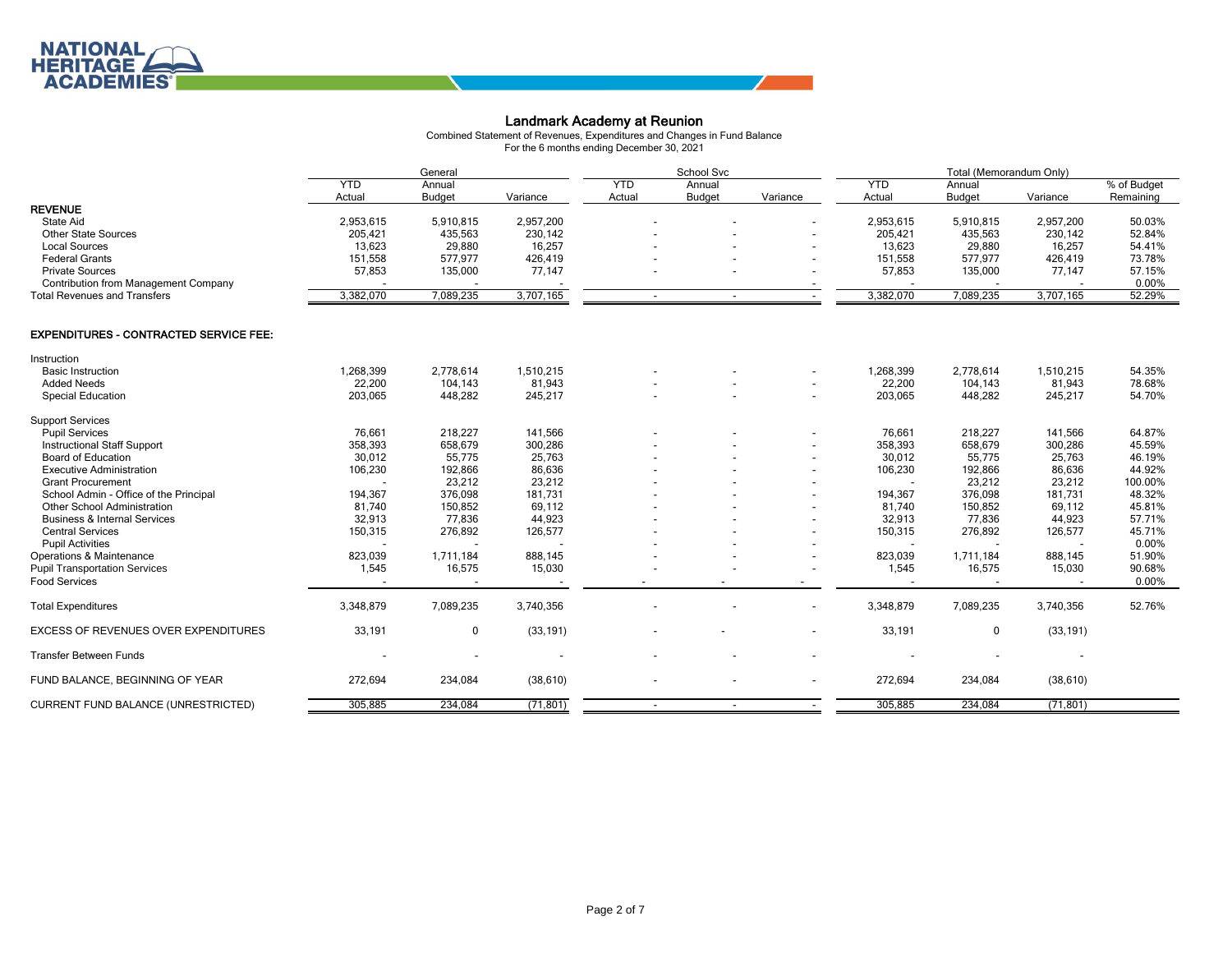$\mathbb{Z}$  and  $\mathbb{Z}$ 

**NATIONAL**<br>HERITAGE **ACADEMIES** 

|                                                  | YTD               | Annual           |
|--------------------------------------------------|-------------------|------------------|
|                                                  | Actual            | <b>Budget</b>    |
| <b>General Fund</b>                              |                   |                  |
|                                                  |                   |                  |
| <b>REVENUE</b>                                   |                   |                  |
| State Aid<br><b>Revenue from State Sources</b>   | 2,953,615         | 5,910,815        |
| Revenue from Local Sources                       | 205,421<br>13,623 | 435,563          |
| Restricted-Federal 'Pass thru' Grants - Title II | 10,314            | 29,880<br>11,965 |
| Restricted-Federal 'Pass thru' Grants - IDEA     | 70,025            | 102,667          |
| Restricted-Federal 'Pass thru' Grants - CRF      | 106,448           | 123,800          |
| Restricted-Federal 'Pass thru' Grants - ESSER    | (35, 229)         | 339,545          |
| Revenue from Private Sources                     | 57,853            | 135,000          |
| <b>Contribution from Management Company</b>      |                   |                  |
| <b>Total Revenue &amp; Other Transactions</b>    | 3,382,070         | 7,089,235        |
|                                                  |                   |                  |
| <b>EXPENDITURES</b>                              |                   |                  |
| <b>Basic Instruction</b>                         |                   |                  |
| Salaries, Taxes, & Benefits                      | 1,050,673         | 2,076,096        |
| <b>Local Meetings</b>                            | 3,558             | 7,440            |
| Printing and Binding                             | 6,876             | 29,450           |
| <b>Teaching Supplies</b>                         | 84,429            | 408,284          |
| <b>Textbooks</b>                                 | 27,248            | 82,199           |
| Software & Equipment                             | 1,271             | 1,385            |
| <b>Equipment Lease</b>                           | 24,885            | 45,000           |
| Dues/Memberships                                 | 11,752            | 4,080            |
| Field trips                                      | 2,551             | 54,800           |
| <b>Contracted Services</b>                       | 47,703            | 30,560           |
| <b>Employment Services</b>                       | 6,636             | 1,620            |
| Finger Printing & Background Checks              | 817               | 2,700            |
| <b>Board Funds</b>                               |                   | 35,000           |
| <b>Total - Basic Instruction</b>                 | 1,268,399         | 2,778,614        |
|                                                  |                   |                  |
| <b>Added Needs</b>                               |                   |                  |
| Salaries, Taxes, & Benefits                      | 22,126            | 93,402           |
| <b>Teaching Supplies</b>                         | 74                | 10,741           |
| <b>Total - Added Needs</b>                       | 22,200            | 104,143          |
|                                                  |                   |                  |
| <b>Special Education</b>                         |                   |                  |
| Salaries, Taxes, & Benefits                      | 201,439           | 443,991          |
| <b>Instructional Services</b>                    | 267               |                  |
| <b>Local Meetings</b>                            |                   | 375              |
| Workshops and Conferences                        | 183               | 1,116            |
| <b>Teaching Supplies</b>                         | 1,176             | 2,390            |
| Software & Equipment                             |                   | 410              |
| <b>Total - Special Education</b>                 | 203,065           | 448,282          |
|                                                  |                   |                  |
| <b>Pupil Services</b>                            |                   |                  |
| <b>Occupational Therapist Services</b>           | 6,217             | 26,480           |
| <b>Psychological Services</b>                    | 30,404            | 61,430           |
| Speech Pathology                                 | 40,040            | 84,740           |
| Social Work Services                             |                   | 45,577           |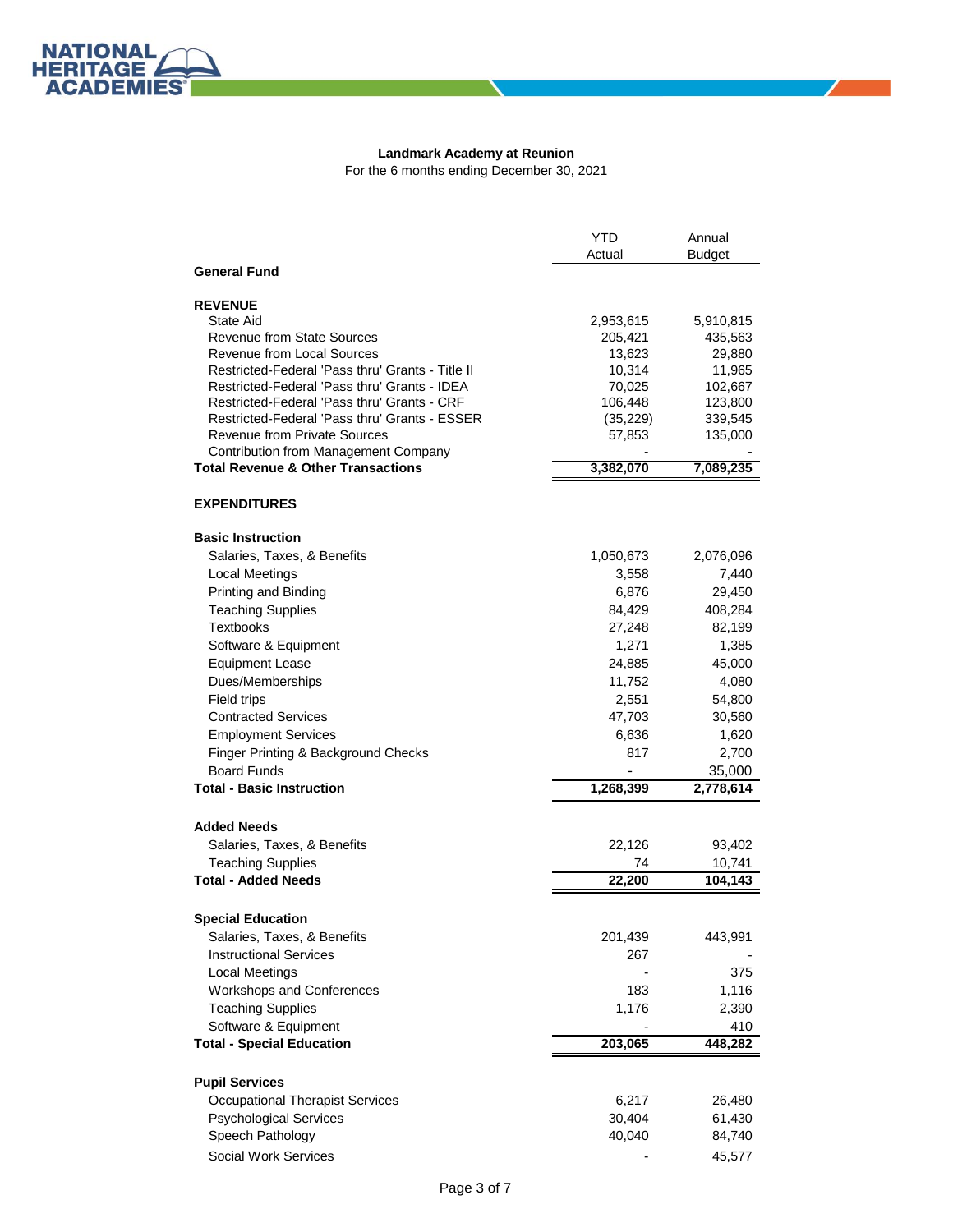

|                                                              | <b>YTD</b>   | Annual        |
|--------------------------------------------------------------|--------------|---------------|
|                                                              | Actual       | <b>Budget</b> |
| <b>Total - Pupil Services</b>                                | 76,661       | 218,227       |
| <b>Instructional Staff Support</b>                           |              |               |
| Salaries, Taxes, & Benefits                                  | 179,407      | 342,194       |
|                                                              | 64           |               |
| <b>Local Meetings</b>                                        |              |               |
| Workshops and Conferences<br><b>Office Supplies</b>          | 5,089<br>819 | 6,265         |
|                                                              |              |               |
| Improvement of Instruction                                   | 92,851       | 134,672       |
| Professional Development                                     | 34,925       | 58,892        |
| <b>Library Books</b>                                         |              | 4,000         |
| Library                                                      |              | 460           |
| Technology                                                   | 28,487       | 62,661        |
| Special Education                                            | 13,717       | 26,373        |
| Recess Aides                                                 | 3,034        | 23,162        |
| <b>Total - Instructional Staff Support</b>                   | 358,393      | 658,679       |
| <b>Board of Education</b>                                    |              |               |
| Board of Education Administration                            | 19,015       | 35,722        |
| Legal Fees                                                   | 2,978        | 2,500         |
| Audit                                                        | 2,892        | 5,953         |
| Travel & Expense Staff                                       |              | 500           |
| Insurance                                                    | 5,127        | 11,100        |
| <b>Total - Board of Education</b>                            | 30,012       | 55,775        |
|                                                              |              |               |
| <b>Executive Administration</b>                              |              |               |
| <b>Executive Administration</b>                              | 31,205       | 19,614        |
| Oversight Fee                                                | 75,025       | 173,252       |
| <b>Total - Executive Administration</b>                      | 106,230      | 192,866       |
|                                                              |              |               |
| <b>Grant Procurement</b>                                     |              |               |
| <b>Grant Procurement</b><br><b>Total - Grant Procurement</b> |              | 23,212        |
|                                                              |              | 23,212        |
| <b>Office of the Principal</b>                               |              |               |
| Salaries, Taxes, & Benefits                                  | 142,593      | 265,633       |
| <b>Local Meetings</b>                                        | 3,963        | 7,890         |
| <b>Workshops and Conferences</b>                             | 1,997        | 5,150         |
| Mailing                                                      | 1,121        | 5,580         |
| Printing & Binding                                           | 1,027        | 2,025         |
| <b>Office Supplies</b>                                       | 749          | 6,200         |
| Dues/Memberships                                             | 193          | 3,500         |
| Advertising                                                  | 35,500       | 79,020        |
| <b>Contracted Services</b>                                   | 3,746        | 460           |
| <b>Bank Charges</b>                                          | 533          | 640           |
| <b>Accrued Unallocated Expenses</b>                          | 2,945        |               |
| <b>Miscellaneous</b>                                         | (0)          |               |
| <b>Total - Office of the Principal</b>                       | 194,367      | 376,098       |
|                                                              |              |               |
| <b>Other School Administration</b>                           |              |               |
| Admissions & Other Administrative Support                    | 57,129       | 107,979       |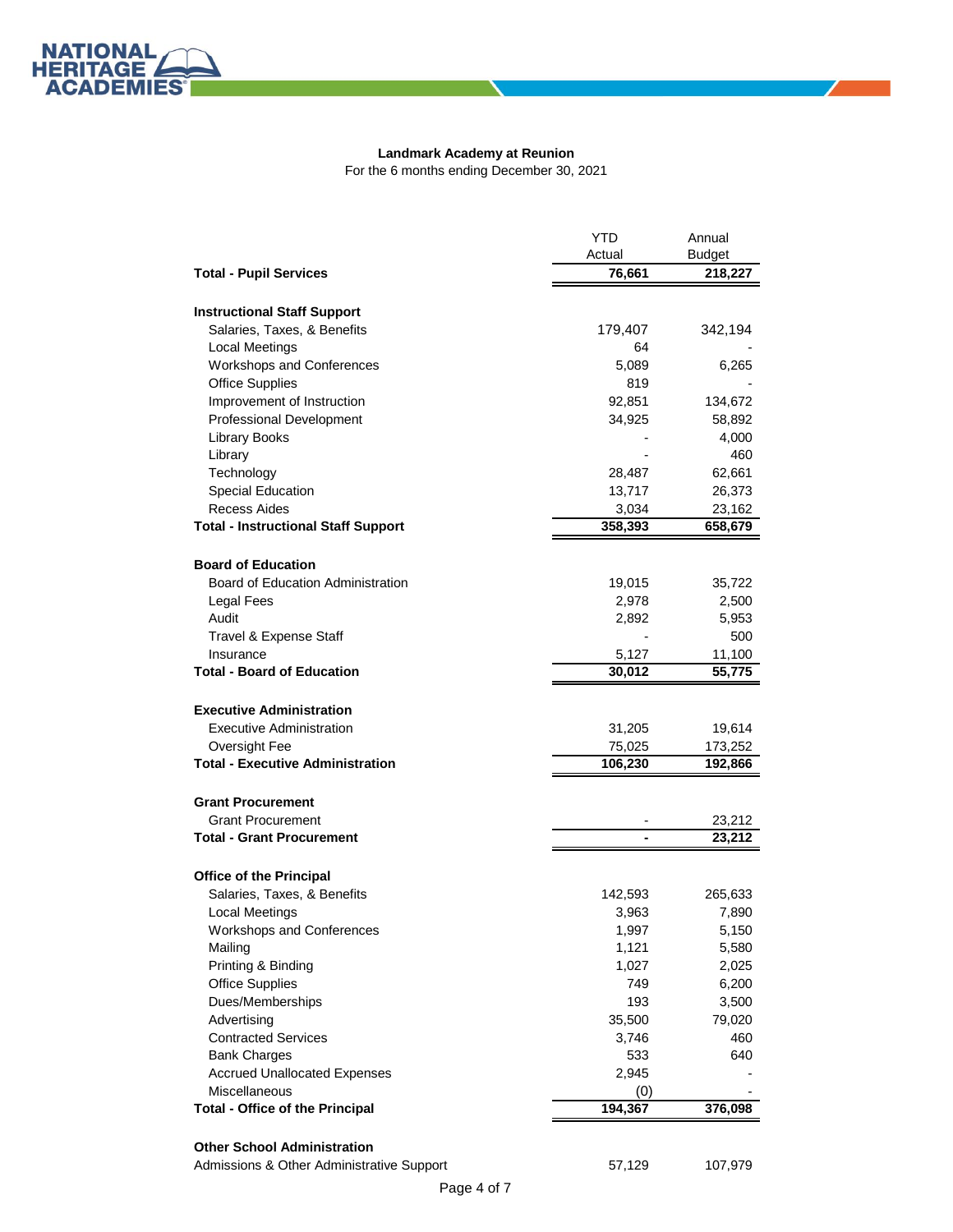╱

NATIONAL<br>HERITAGE **ACADEMIES** 

|                                                  | <b>YTD</b> | Annual        |
|--------------------------------------------------|------------|---------------|
|                                                  | Actual     | <b>Budget</b> |
| Salaries, Taxes, & Benefits                      | 24,431     | 39,973        |
| <b>Local Meetings</b>                            |            | 500           |
| Workshops and Conferences                        |            | 400           |
| Printing & Binding                               | 180        | 2,000         |
| <b>Total - Other School Administration</b>       | 81,740     | 150,852       |
| <b>Business &amp; Internal Services</b>          |            |               |
|                                                  |            |               |
| <b>Fiscal Services</b>                           | 31,608     | 75,166        |
| <b>Internal Distribution Services</b>            | 1,305      | 2,670         |
| <b>Total - Business &amp; Internal Services</b>  | 32,913     | 77,836        |
| <b>Operations &amp; Maintenance</b>              |            |               |
| <b>Internal Building Services</b>                | 7,716      | 16,351        |
| Telephone                                        | 2,009      | 2,715         |
| Heat                                             | 1,099      | 8,925         |
| Electric                                         | 40,280     | 72,075        |
| Sewer                                            | 16,194     | 32,525        |
| Waste & Trash Disposal                           | 1,445      | 7,000         |
| <b>Building Maintenance &amp; Repair</b>         | 201,306    | 278,900       |
| Equipment Maintenance & Repair                   | 2,354      | 5,890         |
| Lease of Building                                | 522,161    | 1,042,880     |
| Lease of Equipment                               | 2,843      | 6,485         |
| Supplies                                         | 2,182      |               |
| <b>Equipment Purchases</b>                       | 12,149     | 220,636       |
| Liability Insurance                              | 1,011      | 1,200         |
| Property Insurance                               | 5,375      | 10,500        |
| Safety & Security                                | 4,915      | 5,102         |
| <b>Total - Operations &amp; Maintenance</b>      | 823,039    | 1,711,184     |
|                                                  |            |               |
| <b>Pupil Transportation Services</b>             |            |               |
| <b>Contracted Transportation</b>                 | 1,545      | 16,575        |
| <b>Total - Pupil Transportation Services</b>     | 1,545      | 16,575        |
| <b>Central Services</b>                          |            |               |
| <b>Information Services</b>                      | 10,971     | 22,744        |
| <b>Staff/Personnel Services</b>                  | 59,868     | 121,576       |
| <b>Data Processing Services</b>                  | 60,349     | 92,850        |
| <b>Other Central Services</b>                    | 19,127     | 39,722        |
| <b>Total - Central Services</b>                  | 150,315    | 276,892       |
|                                                  |            |               |
| Outgoing Transfer to School Service Fund         |            |               |
| Total Expenditures & Other Transactions          | 3,348,879  | 7,089,235     |
| <b>Revenues and Other Financing Sources Over</b> |            |               |
| (Under) Expenditures and Other Uses              | 33,191     | 0             |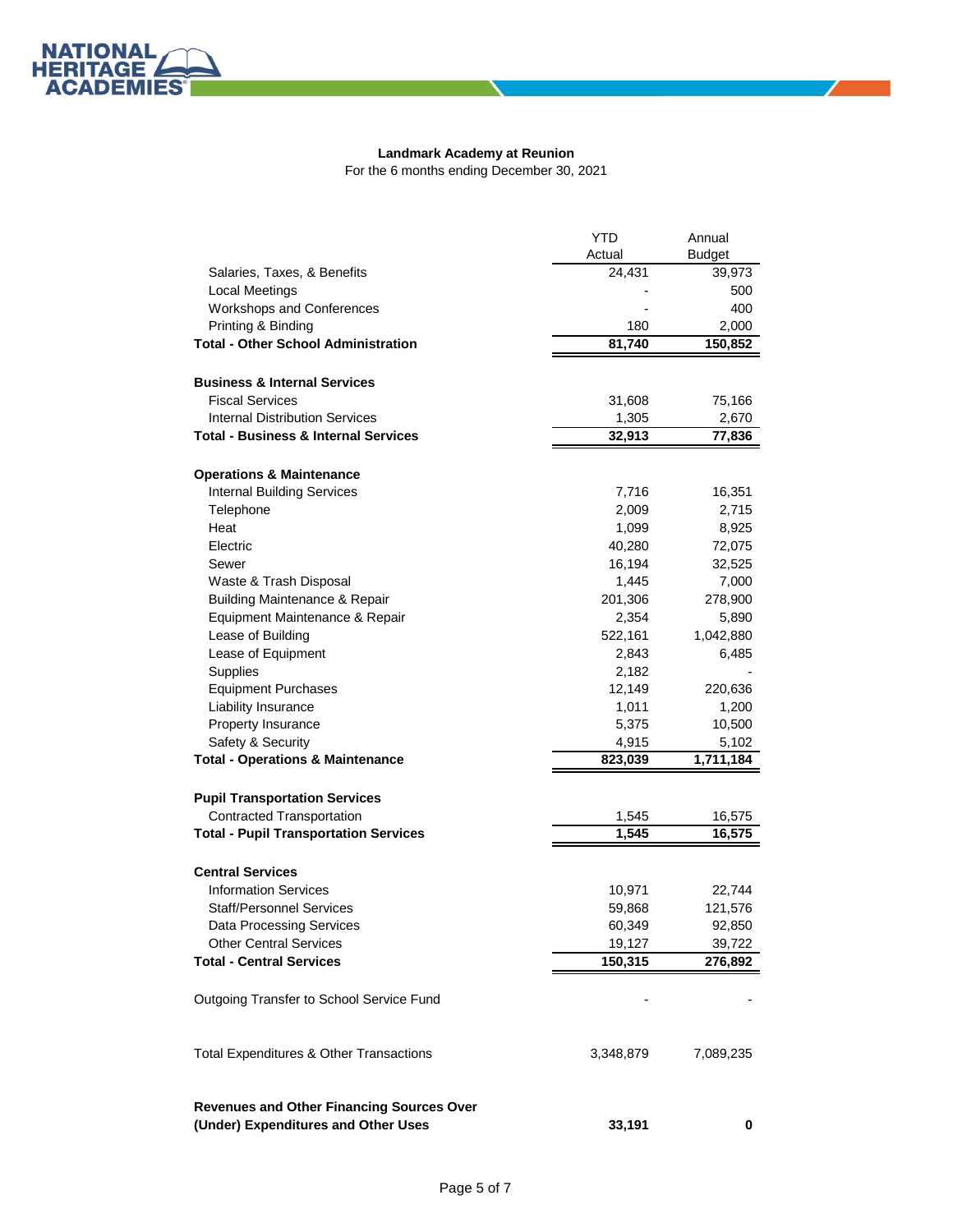

 $\mathbb{Z}$  and  $\mathbb{Z}$ 

|                              | YTD     | Annual        |
|------------------------------|---------|---------------|
|                              | Actual  | <b>Budget</b> |
| Beginning Fund Balance (7/1) | 272.694 | 234.084       |
| Ending Fund Balance          | 305.885 | 234,084       |
|                              |         |               |